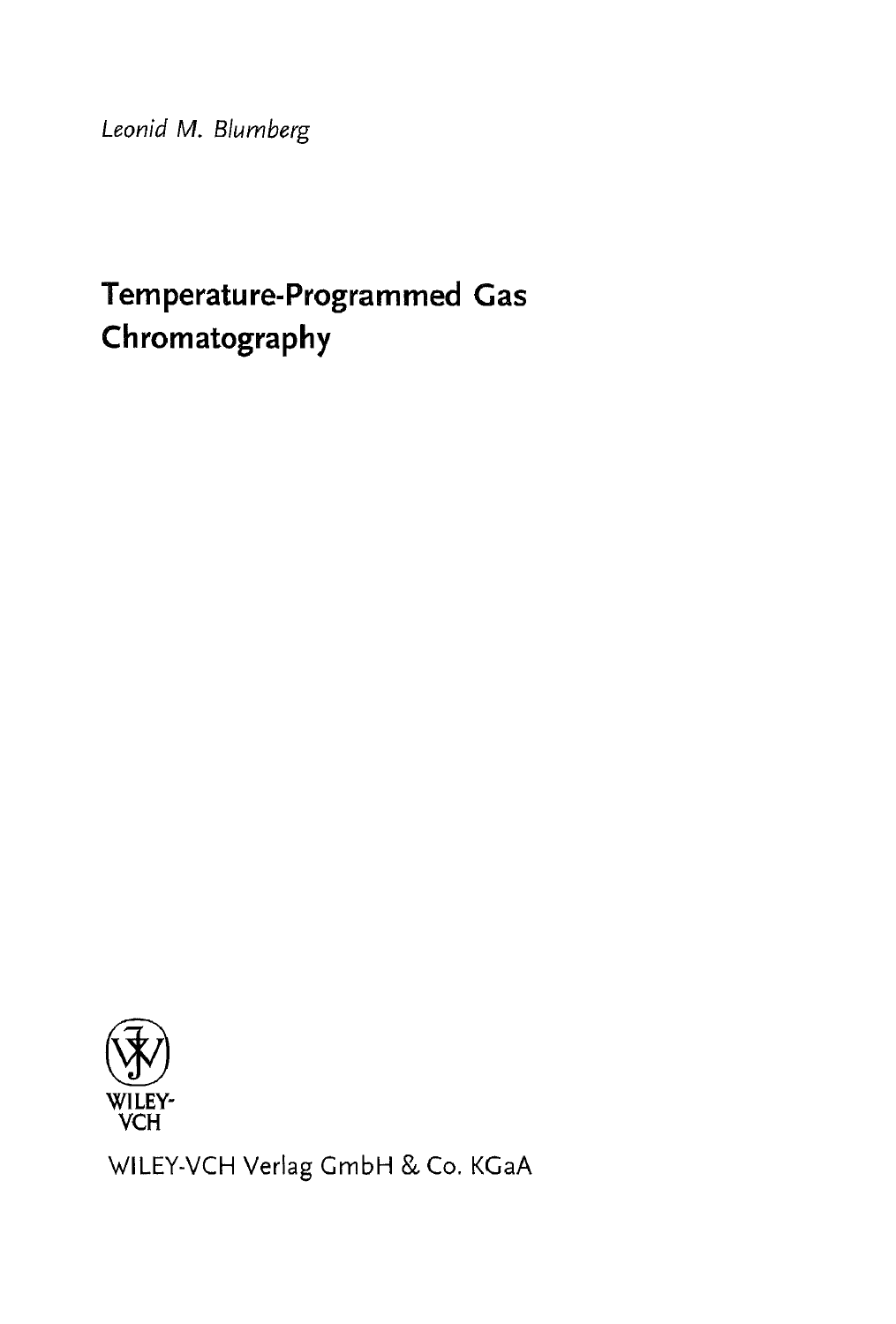#### **Contents**

Preface XI Constants, Abbreviations, Symbols XV

#### Part One Introduction 1

- 1 Basic Concepts and Terms 3 References 6
- <sup>2</sup> A Column <sup>7</sup>
- 2.1 Retention Mechanisms 7
- 2.2 Structures 8
- 2.3 Operational Modes <sup>10</sup>
- 2.4 Specific and General Properties of a Column 10
- 2.5 Boundaries 11
	- References 13
- Part Two Background <sup>15</sup>
- <sup>3</sup> Linear Systems 17 3.1 Problem Review Metrics for Peak Retention Time and Width 3.2 Chromatograph as an Information Processing System 18 3.3 Properties of Linear Systems 20 3.4 Mathematical Moments of Functions 22 3.4.1 The First and Higher Moments of a Pulse 24 3.5 Properties of Mathematical Moments 29 3.5.1 Standard Deviation of Convolution of Two Pulses 30 3.6 Pulses 31 References 33 4 Migration ofa Solid Object 35
- 4.1 Velocity of an Object 35
- 4.2 Parameters of Migration Path 35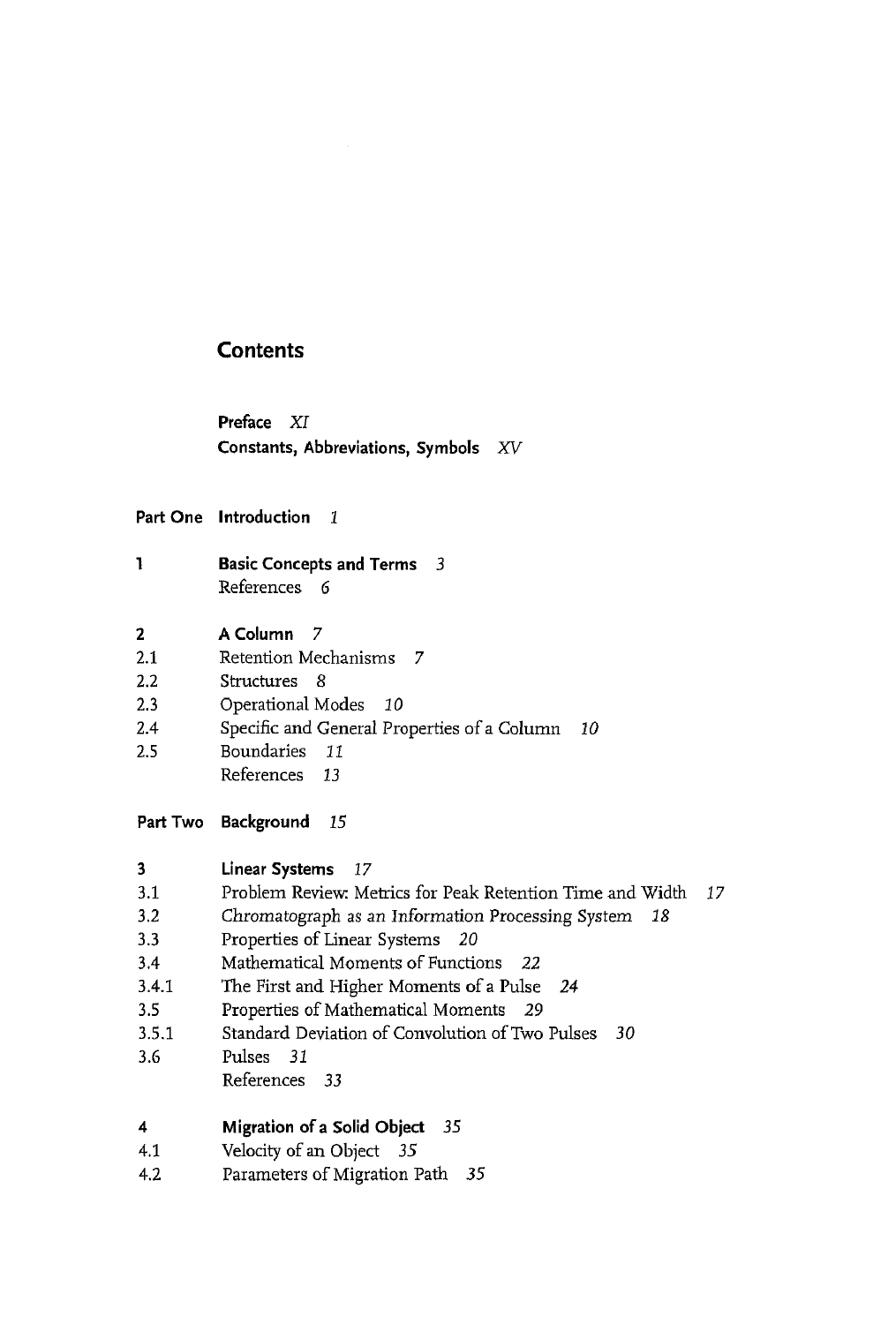4.3 Relations between Path Parameters and Object Parameters 37 References 40

## <sup>5</sup> Solute-Liquid Interaction in Gas Chromatography 41

- 5.1 Distribution Constant and Retention Factor 41
- 5.2 Chromatographic Parameters of Solute-liquid Interaction 46
- 5.3 Alternative Expressions of Ideal Retention Model 50
- 5.4 Linearized Retention Model 52
- 5.5 Relations Between Characteristic Parameters 53
- 5.5.1 Fixed Dimensionless Film Thickness 53
- 5.5.2 Arbitrary Film Thickness 56
- 5.5.3 Generic Solutes 60
- 5.5.4 Characteristic Temperatures of n-Alkanes 61 References 63

#### 6 Molecular Properties of Ideal Gas 67

- 6.1 Theory 68
- 6.2 Gas Viscosity and Related Parameters Empirical Formulae 71
- 6.3 Empirical Formulae for Solute Diffusivity in <sup>a</sup> Gas 75
- 6.3.1 Simplified Formulae 76
- 6.3.2 Diffusivity of n-Alkanes 78 References 87

## <sup>7</sup> Flow of Ideal Gas 91

- 7.1 Flow of Gas in a Tube 91
- 7.1.1 One-Dimensional Model of a Tube 91
- 7.1.2 Gas Velocity 93
- 7.1.3 Flow Rate 94
- 7.1.4 Mass-Conserving Flow 97
- 7.2 Pneumatic Parameters 99
- 7.2.1 Energy Flux 99
- 7.2.2 Specific Flow Rate <sup>100</sup>
- 7.2.3 Spatial Profiles of Pressure and Velocity 102
- 7.2.4 Critical Length of a Tube 104
- 7.2.5 Vacuum-Extended Length and Related Parameters 107
- 7.2.6 Hold-up Time 108
- 7.2.7 Temporal Profiles 110
- 7.2.8 Averages 122
- 7.2.9 Virtual Pressure 115
- 7.3 Relations Between Pneumatic Parameters 119
- 7.3.1 General Formulae for the Core Group 119
- 7.3.2 General Formulae for Other Parameters 122
- 7.3.3 Special Case: Weak Decompression <sup>123</sup>
- 7.3.4 Special Case: Strong Decompression 125 References 133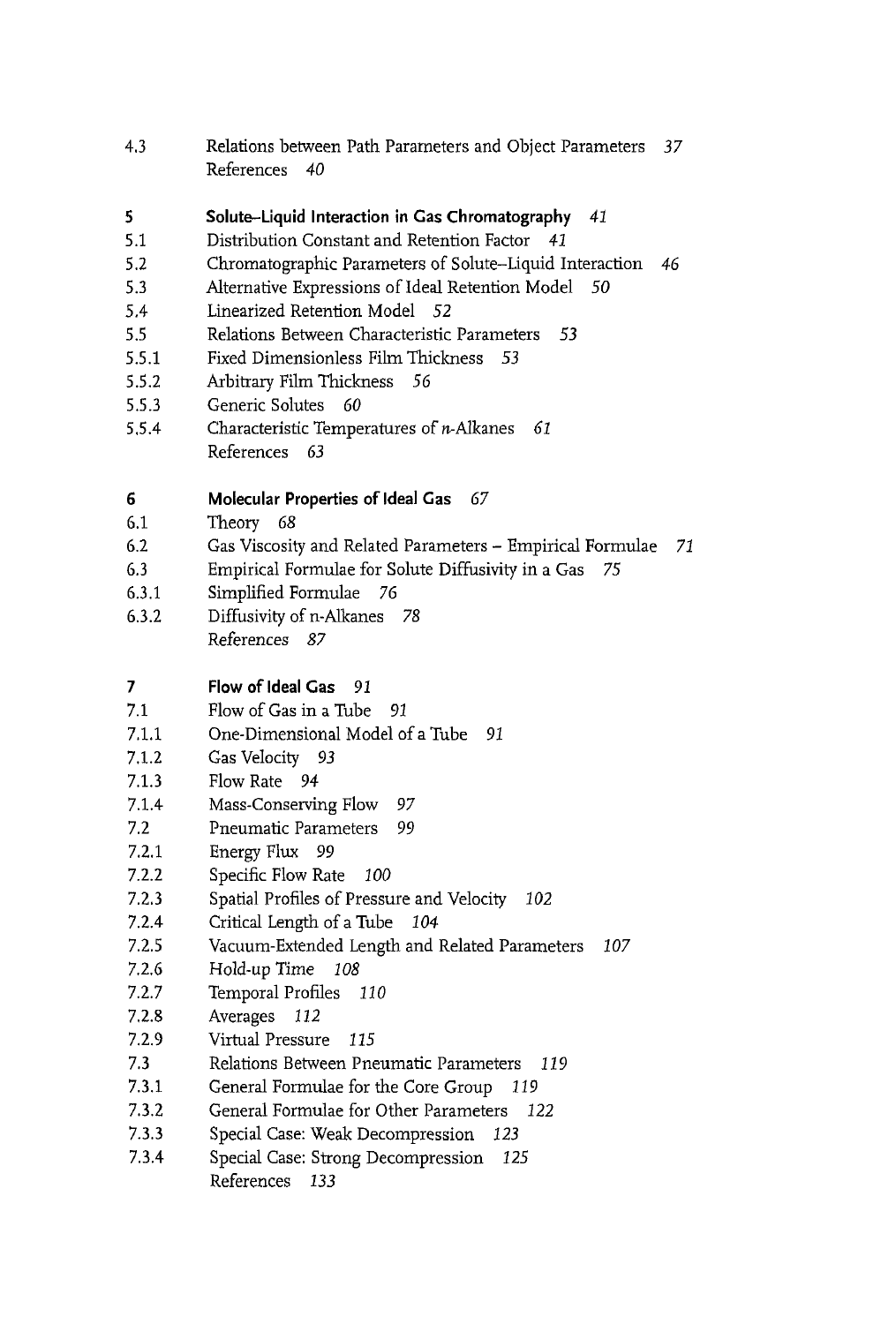#### Part Three Formation of Chromatogram 135

- 8 Formation of Retention Times 137
- 8.1 Solute Mobility 137
- 8.2 Solute-Column Interaction and Solute Migration 139
- 8.2.1 Parameters of a Solute-Column Interaction 139
- 8.2.2 Solute Mobility 140
- 8.2.3 Generic Solutes 142
- 8.2.4 Velocity of a Solute Zone 143
- 8.3 General Equations of a Solute Migration and Elution 144
- 8.3.1 Dynamic Gas Propagation Time <sup>147</sup>
- 8.3.2 Solute Retention Time and Dynamic Hold-up Time <sup>152</sup>
- 8.4 Uniform Solute Mobility in Isobaric Analysis 154
- 8.4.1 Uniform Mobility 154
- 8.4.2 Isobaric (Constant Pressure) GC Analysis <sup>157</sup>
- 8.4.3 Two Factors Affecting Retention Time 159
- 8.4.4 Approximate Forms of Migration and Elution Equations 160
- 8.5 Scalability of Retention Times in Isobaric Analyses 162
- 8.6 Dimensionless Parameters 167
- 8.6.1 General Considerations 167
- 8.6.2 Linear Heating Ramp in an Isobaric Analysis 170
- 8.6.3 Analytical Solutions for the Linearized Model and Linear Heating Ramp <sup>173</sup>
- 8.7 Boundaries of the Linearized Model 183 References 190

### 9 Formation of Peak Spacing 193

- 9.1 Static GC Analysis 294
- 9.2 Closely Migrating Solutes in Dynamic Analysis 194
- 9.3 Isobaric Linear Heating Ramp and Highly Interactive Solutes 196
- 9.3.1 Solutes Eluting with Equal Mobilities 198
- 9.3.2 Solutes with Equal Characteristic Temperatures 199
- 9.3.3 Reversal of Elution Order 202
- 9.3.4 Sensitivity of the Solute Elution Order to Heating Rate 203
- 9.4 Properties of Generic Solutes 206 References 212

## 10 Formation of Peak Widths 215

- 10.1 Overview 215
- 10.2 Local Plate Height 218
- 10.2.1 Diffusion in One-Dimensional Stationary Medium 218
- 10.2.2 Dispersion of a Solute Zone in One-Dimensional Stationary Medium 219
- 10.2.3 Diffusion in <sup>a</sup> Uniform Flow in <sup>a</sup> Capillary Column 220
- 10.2.4 Dispersion of a Solute Zone in a Uniform Flow in an Inert Tube 220